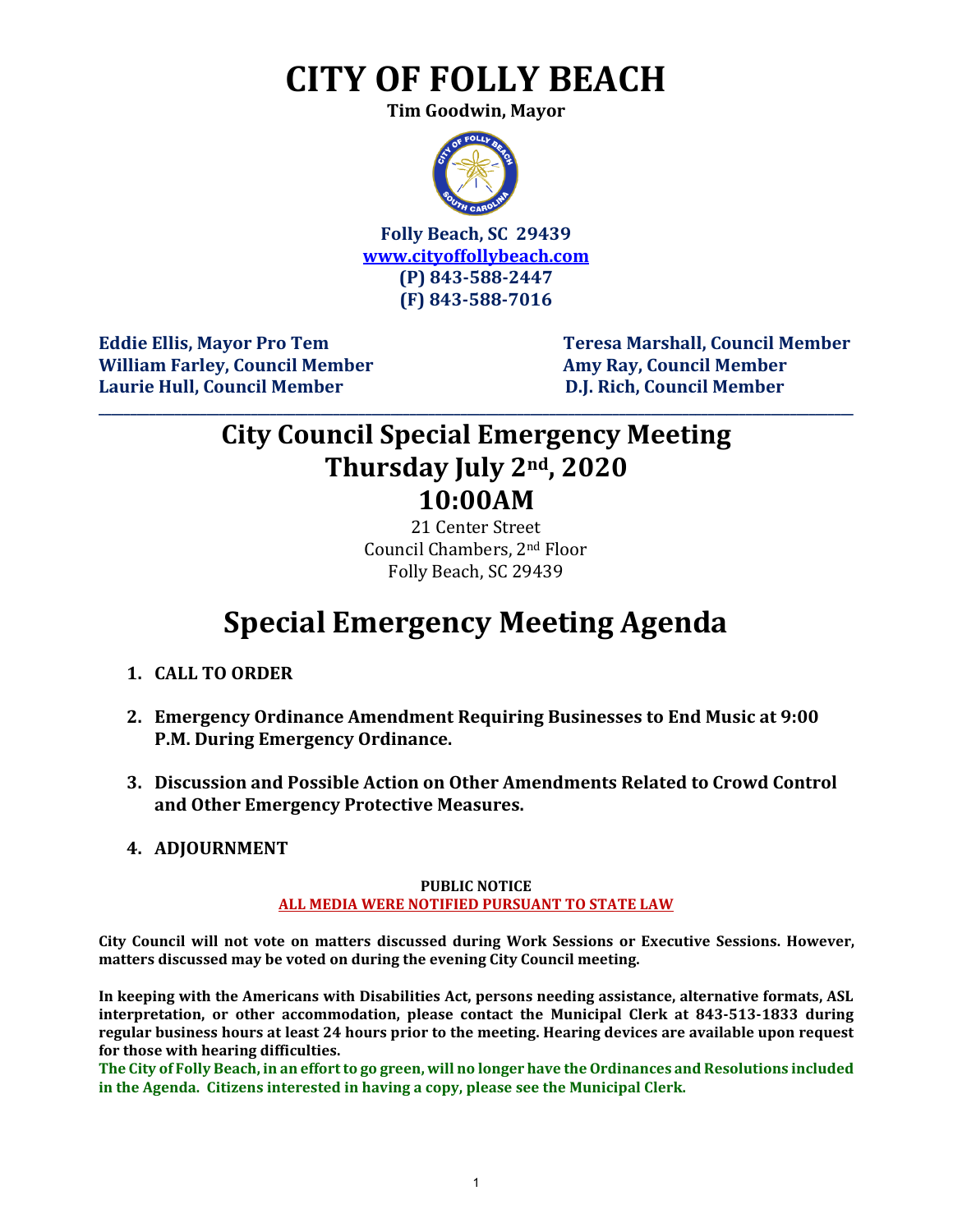

## **CITY OF FOLLY BEACH**

1st Reading: June 29, 2020 Introduced by:Mayor Goodwin and

**Council Member Ray** 

No Second Reading per S.C. Code § 5-7-250 Date: July 2, 2020

#### **ORDINANCE 11-20 (FIRST AMENDMENT)**

#### **AN EMERGENCY ORDINANCE REQUIRING THAT FACE COVERINGS OR MASKS BE WORN IN PUBLIC IN THE CITY OF FOLLY BEACH. AMENDMENT REQUIRING BUSINESSES TO END MUSIC AT 9:00 P.M. DURING EMERGENCY ORDINANCE.**

The City Council of Folly Beach, South Carolina, duly assembled, hereby ordains that the following Emergency Ordinance be adopted pursuant to South Carolina Code § 5-7-250:

WHEREAS, it is well recognized that SARS-CoV-2, the virus that causes the disease COVID-19, presents a public health concern that requires extraordinary protective measures and vigilance; and

WHEREAS, on March 11, 2020, the World Health Organization (WHO) declared COVID-19 a pandemic; and

WHEREAS, on March 13, 2020, the President of the United States has declared a National Emergency for the United States and its territories in an effort to reduce the spread of the virus; and

WHEREAS, the Centers for Disease Control (CDC) currently has a Level 3 travel advisory in place that covers the entire world, including the United States; and

WHEREAS, the Governor of South Carolina declared a State of Emergency on March 13, 2020, to enhance the State's response to the COVID-19 virus's impact on the State; and

WHEREAS, the Mayor of the City of Folly Beach declared a State of Emergency within the City on March 16, 2020, and his proclamation was adopted by City Council on March 20, 2020; and

WHEREAS, City Council adopted several versions of a prior Emergency Ordinance in the past three months, but most restrictions on citizens and visitors were lifted in early May, in accord with the actions of the State, the County, and most other municipalities also lifting most restrictions imposed to limit the spread of the pandemic; and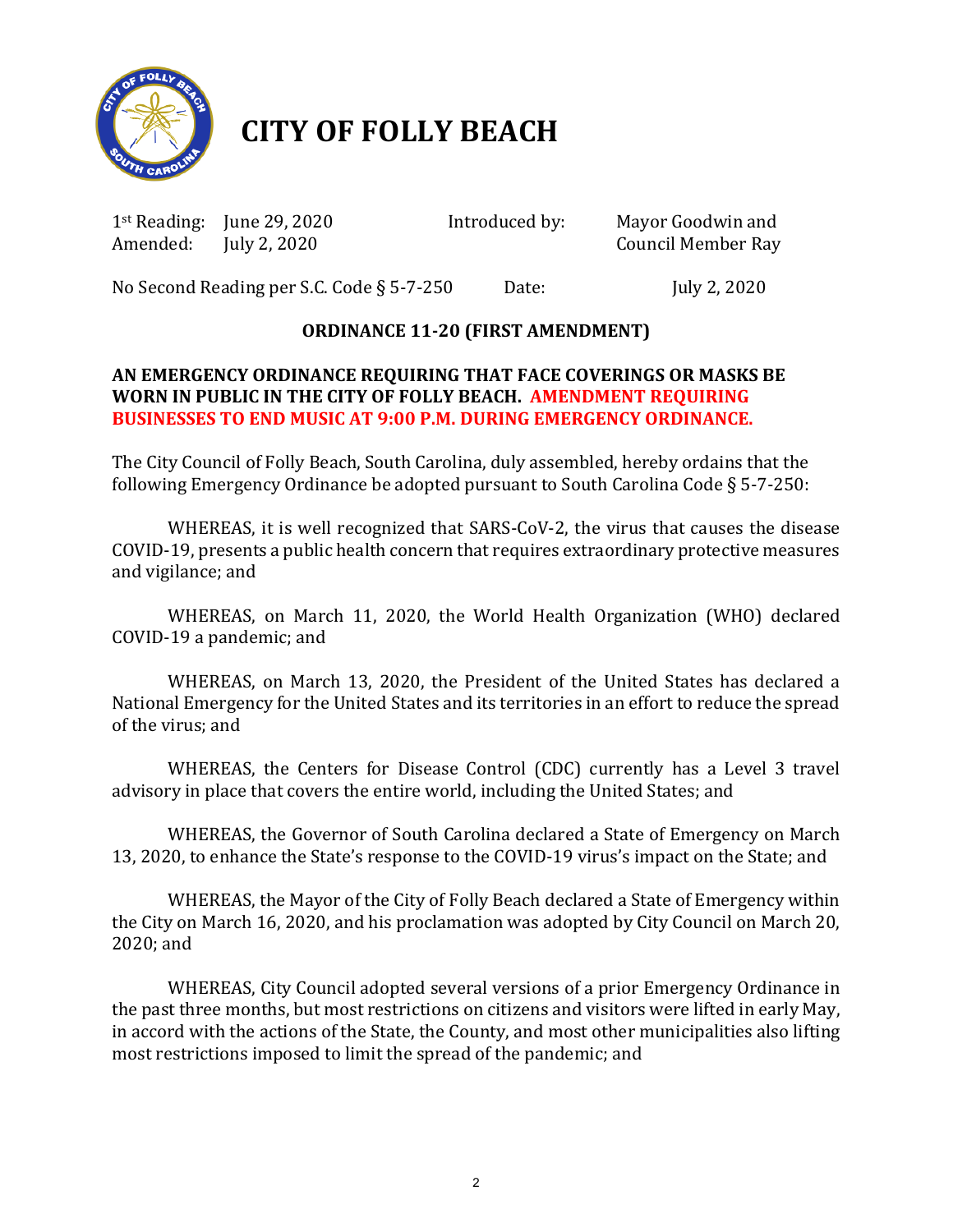WHEREAS, since the lifting of restrictions, the State, County, and City has seen a resurgence in the spread of COVID-19; and

WHEREAS, as reported by the South Carolina Department of Health and Environmental Control (SCDHEC), as of June 29, 2020, the total number of confirmed cases in South Carolina is 34,546, with total possible cases of 246,757. In Charleston County, the total number of reported cases is 3,653 with total possible cases of 26,093. The City of Folly Beach has had 15 confirmed cases, with a total estimated cases of 107; and

WHEREAS, both South Carolina and Charleston County have had more new daily cases reported in the last week than ever reported previously. On June 19, 2020, South Carolina reported 1,159 new cases, more than ever previously reported. On June 21, 2020, Charleston County reported 214 new cases, more than ever previously reported; and

WHEREAS, many businesses located on Folly Beach have recently re-closed due to multiple employees testing positive for the virus; and

WHEREAS, citizens and visitors, particularly within the commercial district of the City and within its businesses, have had a low rate of mask usage and have infrequently engaged in voluntary social distancing and other actions designed to impede the social transmission of the virus; and

WHEREAS, the CDC and SCDHEC have repeatedly advised the use of cloth face coverings to slow the spread of COVID-19; and

WHEREAS, face coverings can decrease the spread of respiratory droplets from people, and evidence has grown, showing in numerous recent studies that the use of face coverings decreases the spread of COVID-19 within populations; and

WHEREAS, taking measures to control outbreaks minimizes the risk to the public, maintains, the health and safety of the City's residents and visitors, and limits the spread of infection in our communities and within the healthcare delivery system; and

WHEREAS, Sections 5-7-30 (the "Home Rule Statute") and 5-7-250 of the South Carolina Code of Laws, as well as the Governor's Orders, all empower Council to enact emergency ordinances affecting life, health, or safety; and

WHEREAS, the South Carolina Attorney General on June 24, 2020 has issued an opinion that municipalities are authorized to issue ordinances requiring the public use of masks; and

WHEREAS, in light of the foregoing and in order to protect, preserve, and promote the general health, safety, and welfare and the peace and order of the community, the City is taking steps to try to protect its citizens, employees, and visitors from increased risk of exposure, City Council of the City of Folly Beach deems it proper and necessary to adopt this emergency ordinance;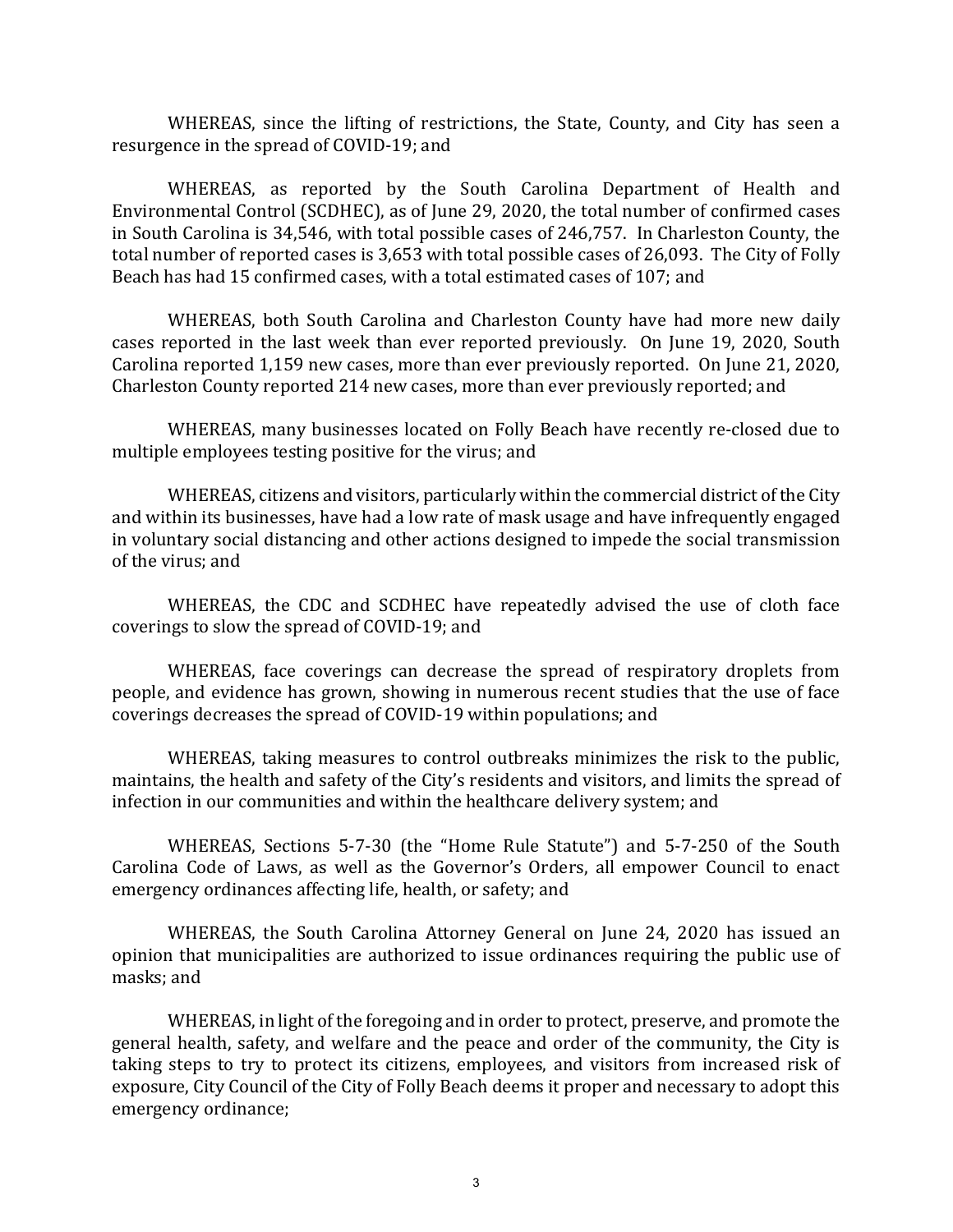NOW BE IT THEREFORE ORDAINED that the following emergency procedures are hereby adopted and to remain in effect until August 25, 2020, subject to termination or extension by Council:

1. Council and the Mayor formally declare a State of Emergency due to a resurgence in known cases of COVID-19 within the City and surrounding areas. Council also confirms that the Mayor, or the Mayor Pro Tempore in his absence, can exercise the emergency powers granted to the Mayor pursuant to City of Folly Beach Ordinance § 35.05.

 $2.$ At the discretion of the Mayor, City Hall is closed and moved to a virtual, phone, and dropbox operation until further notice. The Mayor has discretion to open City Hall to transactions that are deemed safe.

3. City Council members and staff will be authorized during this State of Emergency to attend meetings of Council, boards, and committees via teleconference at their discretion.

4. The public will not be allowed to attend Council, board, or committee meetings, or any other City meetings, in person. Meetings will still be broadcast. Measures will be taken to allow the public to submit comments prior to any meeting by emails, which will be included in the public record of the meeting.

5. All deadlines imposed by City Ordinance or rule, applicable to the municipality or any applicant, shall be suspended, during this temporary period.

 6. The City Administrator is authorized to develop and enact a plan in order to ensure continuity in the delivery of government services in light of the COVID-19 outbreak.

7. The City Administrator is authorized to cancel and revoke any special events permits issued prior to the date of this ordinance for events taking place until August 25, 2020.

#### **MASK PROVISIONS**

8. "Face Covering" or "mask" means a cloth, fabric, or other soft or permeable material, without vents or holes, that securely covers both the mouth and nose and remains affixed in place without the use of one's hands. Face Coverings include, but are not limited to, medical masks, N-95 respirators, face shields, scarves, handmade masks, bandanas, and neck gaiters such that they securely cover the person's nose and mouth.

9. Every person working, living, visiting, or doing business in the City of Folly Beach is required to wear a Face Covering while in any indoor or outdoor public place. This includes but is not limited to:

- a. Inside a building open to the public;<br>b. Waiting to enter a building open to the
- Waiting to enter a building open to the public;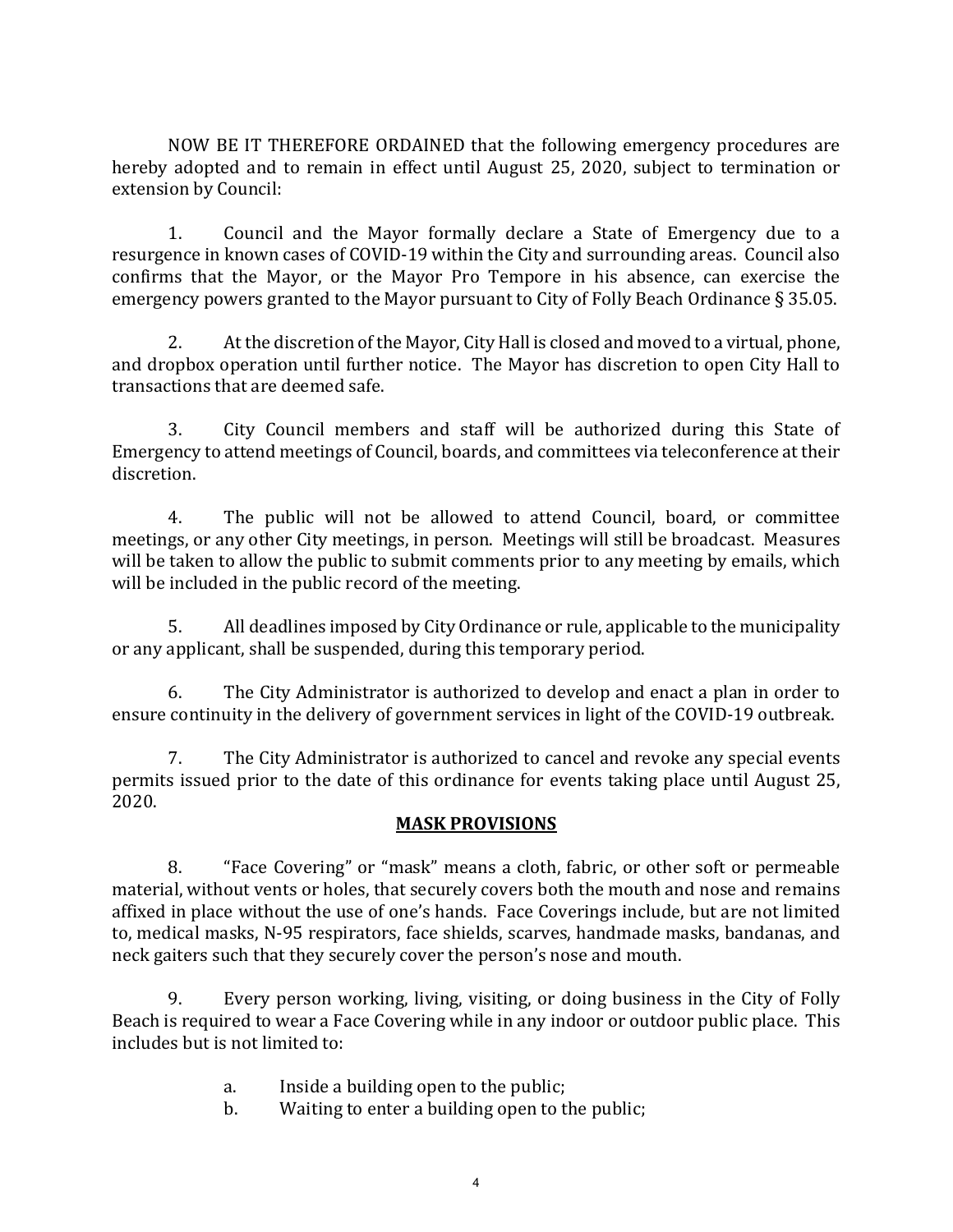c. Interacting with other people in outdoor spaces, including, but not limited to, curbside pickup, delivery, and service calls; and

d. Walking in public where maintaining a distance of six (6) feet between other members of public at all times is not possible.

10. The following persons are exempted from the Face Covering requirement:

a. Persons under the age of three years old; or<br>b. Persons for whom a face covering would cap

Persons for whom a face covering would cause impairment due to an existing health condition or disability; or<br>c. Persons in personal vehicle

c. Persons in personal vehicles; or<br>d. Persons while outside and while

Persons while outside and while maintaining a minimum of six (6) feet from other people, other than members of their household, at all times; or<br>e. Customers seated in a restaurant or bar while actively

Customers seated in a restaurant or bar while actively eating or drinking so long as they maintain a minimum of six (6) feet from other persons in the establishment, other than members of their households. The server and other front of the house staff must wear a Face Covering during these interactions; or<br>f. Persons alone or with members of their household in an

Persons alone or with members of their household in an enclosed space.

g. Persons acting in compliance with directions of law enforcement officers.

11. Businesses are responsible for enforcing this Emergency Ordinance and subject to the penalties included herein for violations occurring inside of their business, including outdoor areas, and in public areas wherein customers are dining, eating, or waiting to be served or seated.

a. Businesses must require all employees to wear a Face Covering at all times.

b. Businesses are required to post a notice in their business visible to customers entering the business or waiting to enter the business informing customers that the use of Face Coverings by customers and employees is mandated by law. Failure to post such a notice is a violation of this Emergency Ordinance.<br>C. Let a customer refuses to comply with the Emergency Ordinance

If a customer refuses to comply with the Emergency Ordinance and refuses to vacate the business and is not covered by one of the exemptions, the business shall promptly notify a Public Safety Officer or the Folly Beach Public Safety Dispatch office. If a business complies with this provision by posting the notice and informing Public Safety of a failure to comply, the business will not be in violation of this Emergency Ordinance as a result of the action of the noncomplying customer.

If a customer is excluded from requiring a Face Covering pursuant to Section 10 of this Emergency Ordinance, the business may choose to offer curbside service, provide home delivery, or use some other reasonable measure to deliver its goods or services.<br>e. Busi

Businesses are strongly encouraged to follow all CDC and industry guidelines on face coverings, social distancing, occupancy, and sanitation procedures.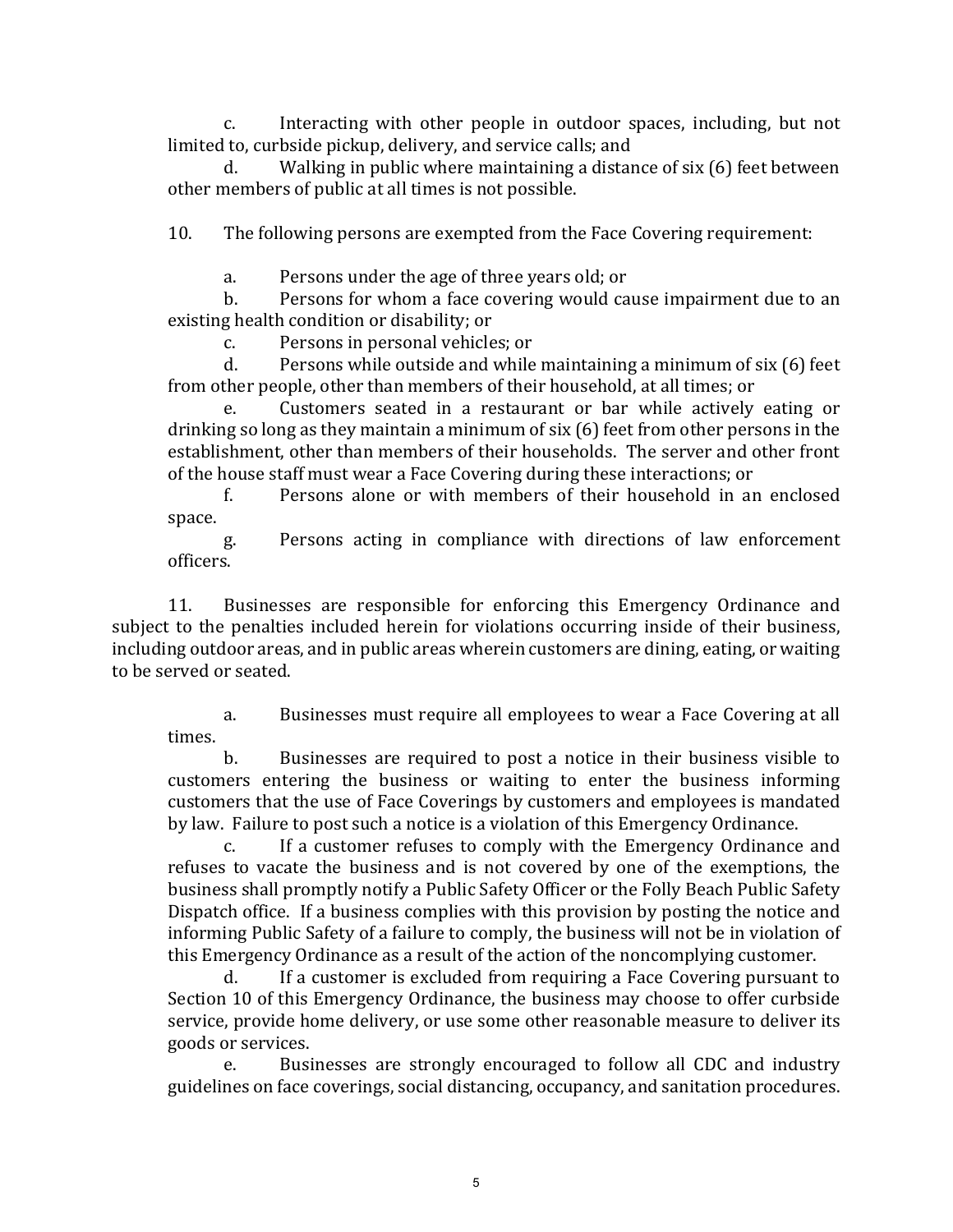Businesses are encouraged to not hold any events that may create situations where occupancy limits are exceeded, or social distancing is not possible.

f. During the duration of this emergency order, businesses shall not allow noise from any musician, musical instrument, television, radio, CD player, or other device or apparatus making or reproducing musical or other sounds after 9:00 p.m. This is recognized as a temporary alteration of the City's existing noise ordinance, Section 131.32.

12. Any failure to comply with this Emergency Ordinance, including efforts to circumvent this ordinance, may be penalized a) as a civil infraction fine of \$100.00. Each day of a continuing violation shall be considered a separate and distinct offense. Such infractions may be issued by the City's licensing official, code enforcement officers, or public safety officers. Appeals of such infractions shall be heard by the City's hearing officer in accord with the provisions of Section 110.18, or b) in addition to the fines of established in this section, repeated violations of this Emergency Ordinance by a licensed business may result in suspension or revocation of the business license pursuant to provisions of Section 110.17 of the City of Folly Beach Code of Ordinances, or c) as a violation of S.C. Code Section 16-7-10 (Illegal acts during state of emergency, or d) any other penalties provided by City or State law, including penalties granted pursuant to Executive Orders issued by the South Carolina Governor. In addition, the Governor has authorized cities to seek an injunction, mandamus, or other appropriate legal action in the courts of the State to enforce orders.

13. During the term of this Emergency Ordinance, any ordinance, resolution, policy, or bylaw of the City that conflicts with the provisions hereof shall be and is hereby suspended and superseded.

14. Should any provision, section, paragraph, sentence or word of this Emergency Ordinance be rendered or declared invalid by any final court action in a court of competent jurisdiction or by reason of any preemptive legislation, the remaining provisions, sections, paragraphs, sentences, or words of this Emergency Ordinance as hereby adopted shall remain in full force and effect.

15. This Emergency Ordinance shall take effect at noon the day after its adoption by City Council.

16. All measures taken herein are subject to modification, repeal, or additional restrictions as required by changes in the pandemic, including increased incidence, rate of spread in the Charleston region, and rate of compliance.

17. This emergency ordinance shall be terminated or extended by the issuance of another ordinance or shall automatically expire on August 25, 2020.

AMENDED AND ADOPTED this 2<sup>ND</sup> day of July 2020, at Folly Beach, South Carolina.

**Ayes: Nays: Abstains:**